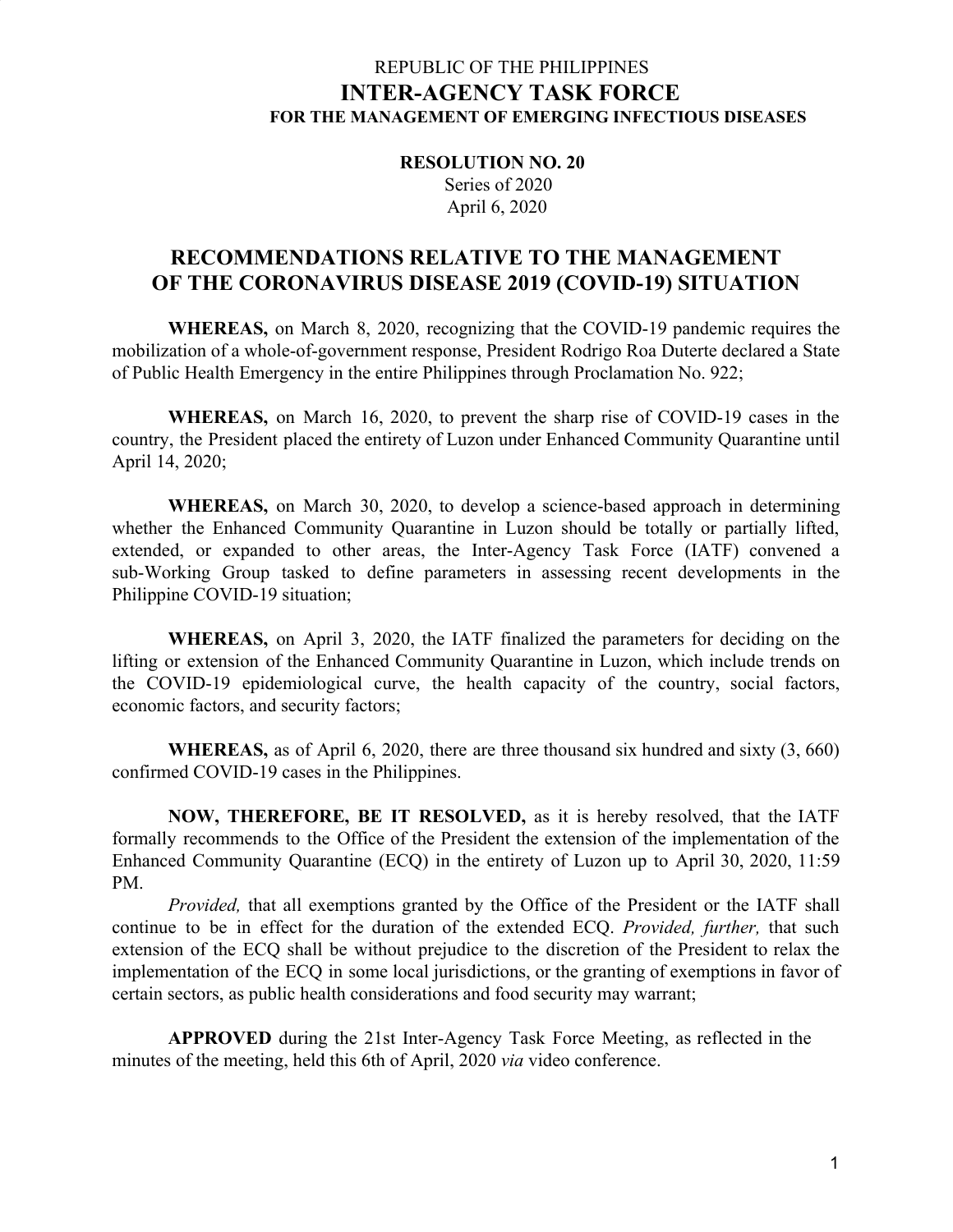### **RESOLUTION NO. 20** Series of 2020 April 6, 2020

### **FRANCISCO T. DUQUE III**

Secretary, Department of Health

# **EDUARDO M. AÑO**

Secretary, Department of the Interior and Local Government

## **BERNADETTE ROMULO-PUYAT**

Secretary, Department of Tourism

# **SILVESTRE H. BELLO III**

Secretary, Department of Labor and Employment

# **MENARDO I. GUEVARRA**

Secretary, Department of Justice

# **GREGORIO B. HONASAN II**

Secretary, Department of Information and Communications Technology

# **ARTEMIO U. TUAZON**

Undersecretary, Department of Transportation

# **BRIGIDO J. DULAY**

Undersecretary, Department of Foreign Affairs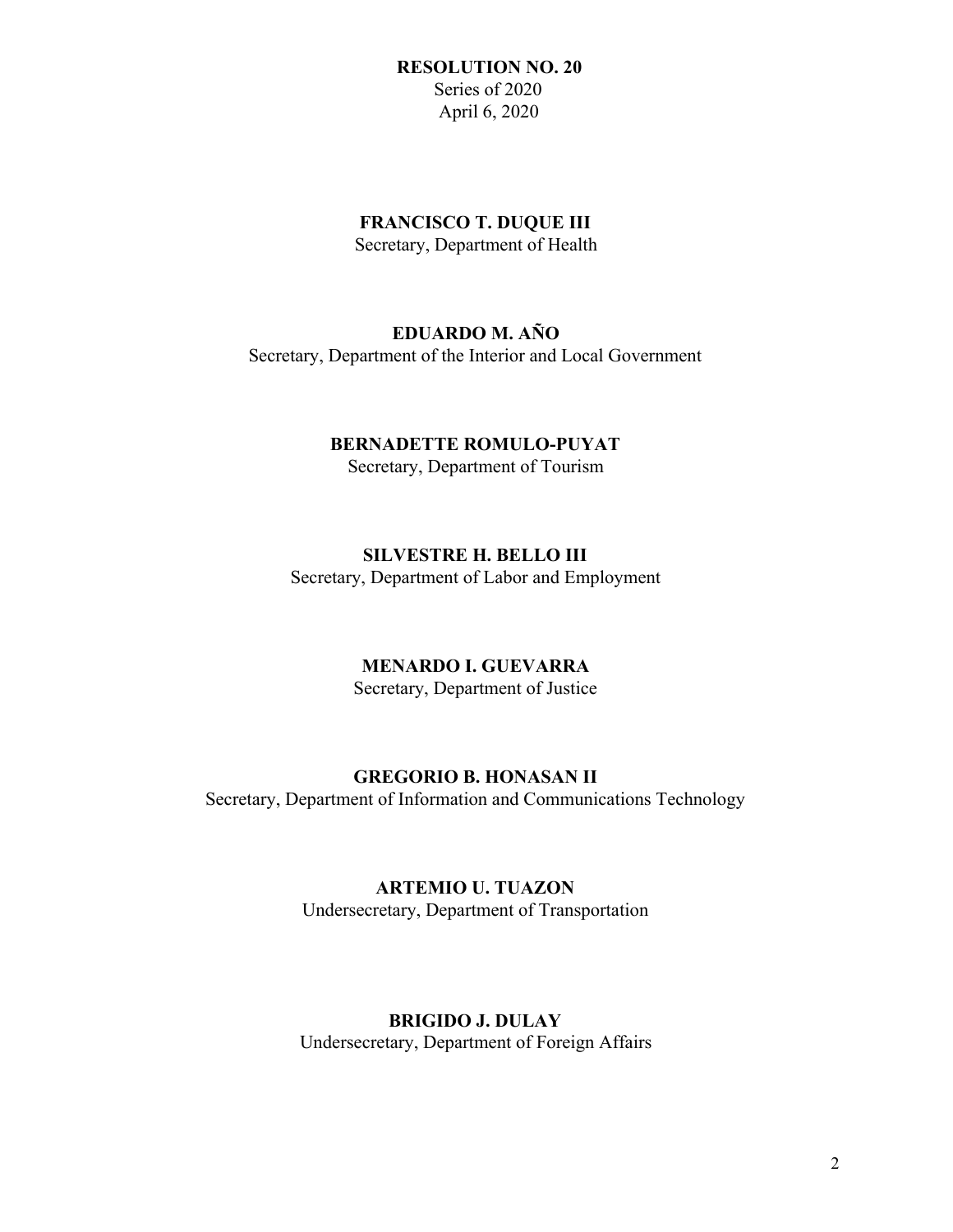#### **RESOLUTION NO. 20**

 Series of 2020 April 6, 2020

#### *Conforme***:**

## **KARLO ALEXEI B. NOGRALES**

Cabinet Secretary, Cabinet Secretariat of the Philippines

### **HERMOGENES C. ESPERON**

Secretary, National Security Council

#### **CARLITO G. GALVEZ JR.**

Secretary, Office of the Presidential Adviser on the Peace Process

### **JOSE RUPERTO MARTIN M. ANDANAR**

Secretary, Presidential Communications Operations Office

## **RAMON M. LOPEZ**

Secretary, Department of Trade and Industry

#### **WILLIAM D. DAR**

Secretary, Department of Agriculture

## **ROY A. CIMATU**

Secretary, Department of Environment and Natural Resources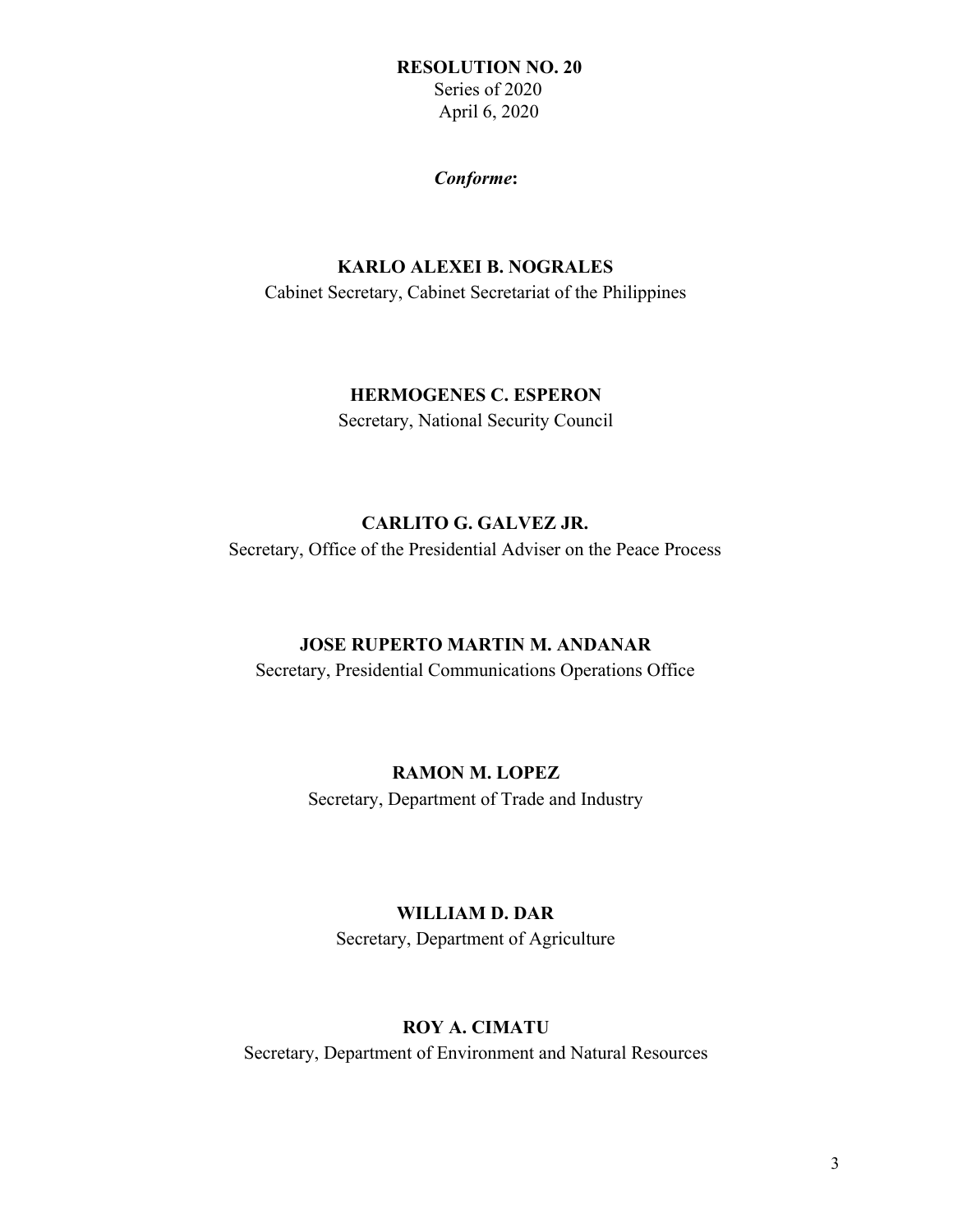### **RESOLUTION NO. 20** Series of 2020 April 6, 2020

### **LEONOR M. BRIONES**

Secretary, Department of Education

## **ERNESTO M. PERNIA**

Secretary, National Economic and Development Authority

### **DELFIN N. LORENZANA**

Secretary, Department of National Defense

## **BAYANI H. AGABIN**

Undersecretary, Department of Finance

## **ROLANDO JOSELITO D. BAUTISTA**

Secretary, Department of Social Welfare and Development

## **RYAN ALVIN R. ACOSTA**

Deputy Executive Secretary for Legal Affairs, Office of the Executive Secretary

# **DARREN L. SALIPSIP**

Assistant Secretary, Office of the Chief Presidential Legal Counsel